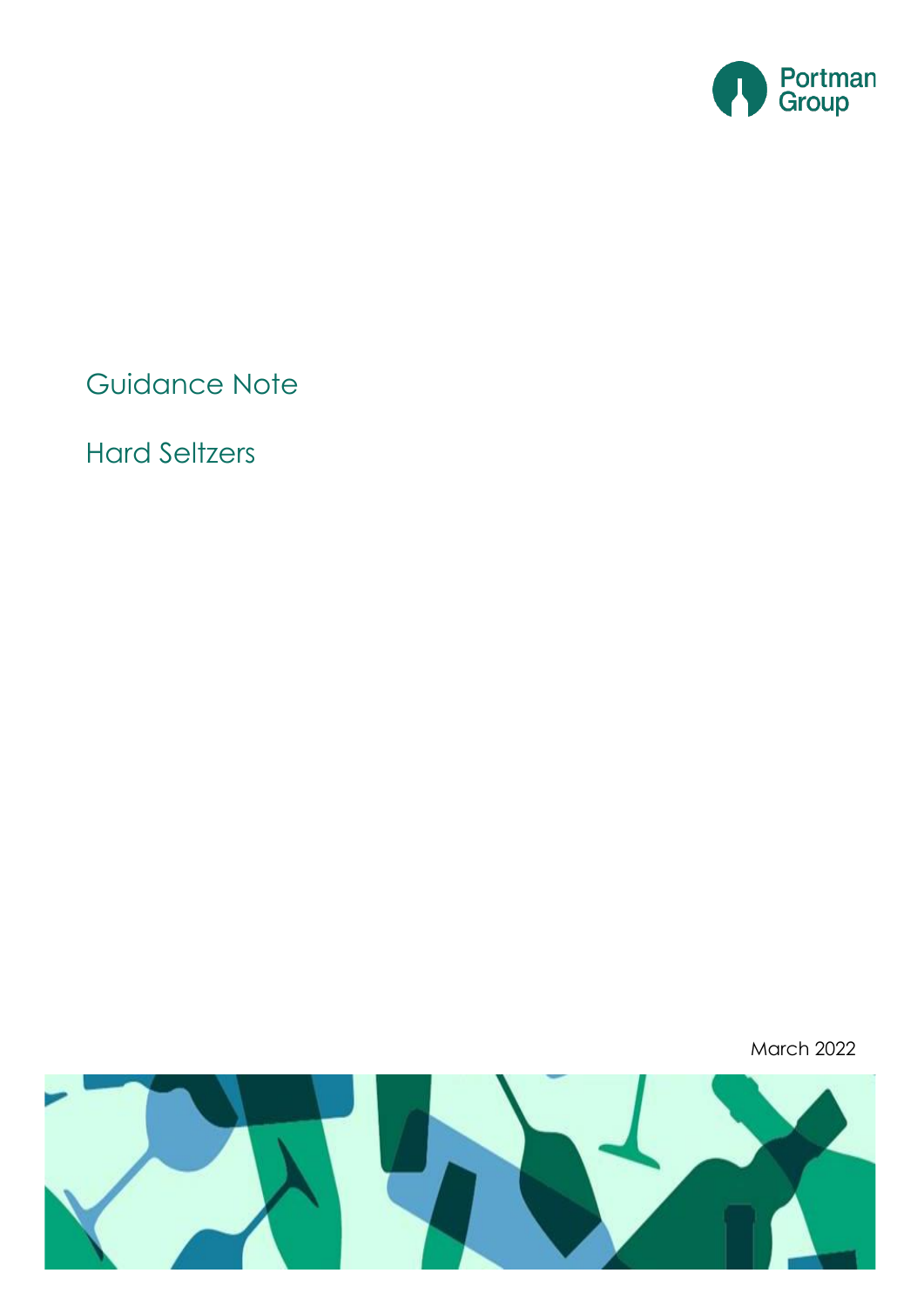

# Hard Seltzers

This guidance is intended to help drinks producers comply with the Portman Group's (PG) Code of Practice on the Naming, Packaging and Promotion of Alcoholic Drinks (Code). This guidance represents the opinion of the Advisory Service. Please note that the Independent Complaints Panel (Panel) is the final arbiter on how the Code should be interpreted and applied. Following the advice in this document is no guarantee that a product's packaging or promotion will not be found in breach of the Code if a complaint is received.

In judging compliance with the Code, the matter will be looked at broadly and with regard to all the circumstances including, but not limited to, the drink, the overall impression conveyed, and any other relevant matters. It is therefore difficult to say whether a particular product name, image or statement on a drink's packaging or in a promotion is acceptable under the Code without considering it in context. Companies are therefore encouraged to make use of the free Advisory Service before undertaking promotional activities or launching products to help ensure that they comply with the Code.

# **Introduction**

The Advisory Service has seen a rise in advice requests seeking clarification on the acceptability of the phrase 'hard seltzer' under the Code. This guidance seeks to anticipate how the Panel may consider the term under the Code and highlights points that producers should be mindful of when developing products in this category. The guidance will be amended and updated in light of future decisions by the Panel.

Hard seltzers are a fairly new sub-category within the ready to drink (RTD) category. The Advisory Service has concerns that the phrase 'hard seltzer' is not recognised by consumers as indicating an alcoholic drink. The Advisory Service is also mindful that the Panel has historically ruled against 'hard' in product names, so this guidance includes careful consideration of consumer perceptions and underlying policy issues.

# **Backaround**

- The Panel has previously ruled on the term 'hard' under the fourth edition of the Code. In 2012, the Panel considered a complaint against Healey's Texan[-style Hard Cyder.](https://www.portmangroup.org.uk/healeys-texan-style-hard-cyder-2/) As part of its consideration the Panel noted that the producer had explained that 'hard' cider was intended as a reference to an alcoholic drink, rather than a suggestion that a consumer needed to be 'hard' to consume the product. However, the Panel concluded that the word 'hard' in this context was unnecessary to describe the product as alcoholic as UK consumers were familiar with the term 'cider' being used exclusively as an alcoholic drink, in contrast to US consumers who would recognise the term as a soft drink. In the context of the product packaging, the Panel concluded that the phrase 'hard' had direct associations with strong alcohol, thereby making alcoholic strength the dominant theme and accordingly upheld the complaint under Code Rule 3.2(a).
- As highlighted, the ruling was made under the fourth edition of the Code and at the time Code Rule 3.2(a) read as:

*A drink, its packaging and any promotional material or activity should not in any direct or indirect way have the alcoholic strength, relatively high alcoholic content, or the intoxicating effect, as a dominant theme.*

The Code applies in the spirit as well as the letter and the intention behind the rule was to prevent producers from presenting a product as favourable due to its alcoholic strength. The



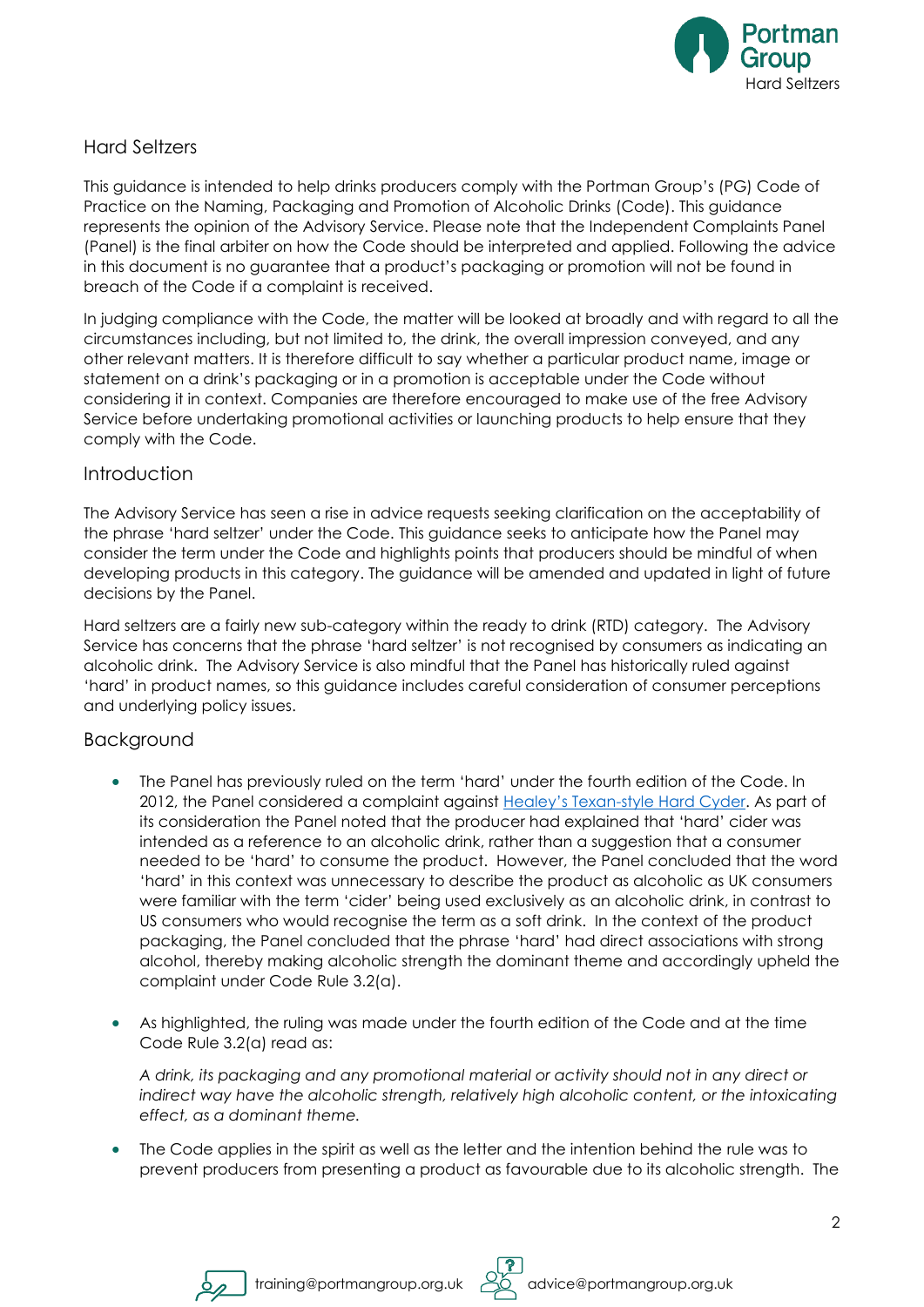

Advisory Service has always encouraged producers to focus on the taste and quality of a product rather than solely marketing on its alcoholic content.

- At the time of the 2012 Code Review, the industry had launched a wide variety of low/lower strength alcohol products<sup>1</sup> onto the market to diversify consumer choice for those who wanted to reduce their alcohol consumption. Discussions at the time acknowledged that the wording of the fourth edition of the Code limited potential marketing opportunities in this area as producers were not able to present lower strength products as favourable compared to similar products in the same category.
- In response to this, the fifth edition of the Code removed the phrase 'alcoholic strength…as a dominant theme' and changed this to 'give the higher alcoholic strength…undue emphasis'. Accompanying guidance introduced the average strength for each category of alcohol<sup>2</sup> so that 'higher alcoholic strength' could be defined. This change made it possible for the 'lower' alcoholic content of a drink to become a dominant theme in marketing.
- The strength rule is unchanged in the sixth edition of the Code:

*3.2(a) A drink, its packaging and any promotional material or activity should not in any direct or indirect way give the higher alcoholic strength, or intoxicating effect, undue emphasis. A product's lower alcoholic strength may be emphasised proportionately when it is below the average strength for similar beverages. Factual information about alcoholic strength may be given*

• Due to the change in the Code, it is not possible to directly apply the Panel's rationale in the Healey's Texan-style Hard Cyder case to hard seltzers. The Advisory Service has therefore used the YouGov research to understand consumer perceptions of the term 'hard' when developing guidance in this area.

#### Consumer understanding of the phrase 'hard'

- In November 2020 and December 2021, the Advisory Service commissioned consumer polling from YouGov to understand consumer perceptions around the term 'hard' and to also gauge understanding of awareness around the term 'hard seltzer'3.
- The most recent results from December 2021 showed that only 14% of respondents had heard of 'hard seltzer' compared to 7% in November 2020. When asked about 'hard seltzers' in 2021, 65% of respondents did not know if the word 'hard' was being used to convey the alcoholic content, alcoholic strength, or both.
- Overall in 2021, 61% of respondents did not find the term 'hard' useful to denote the alcoholic content when used in combination with traditional soft drink names (like seltzer) and a similar percentage (63%) did not find the term useful to denote the alcoholic content when used in combination with traditional alcoholic drinks (like cider).
- The results of the 2021 polling revealed familiarity of hard seltzers was slightly more common in women (16%) compared to men (12%), and in the 25-34 age group (27%). In addition this, the youngest drinkers (18-24), were just as likely as those aged 35-54 to be familiar with the term 'hard seltzer' (17%).



<sup>1</sup> Linked to the Public Health Responsibility Deal, 2011

<sup>2</sup> Guidance Note on Code Rule 3.2(a) – Communication of Alcoholic Strength

<sup>&</sup>lt;sup>3</sup> YouGov Polling Results, Consumer Perceptions of the Term 'Hard', commissioned by the Portman Group November 2020 and December 2021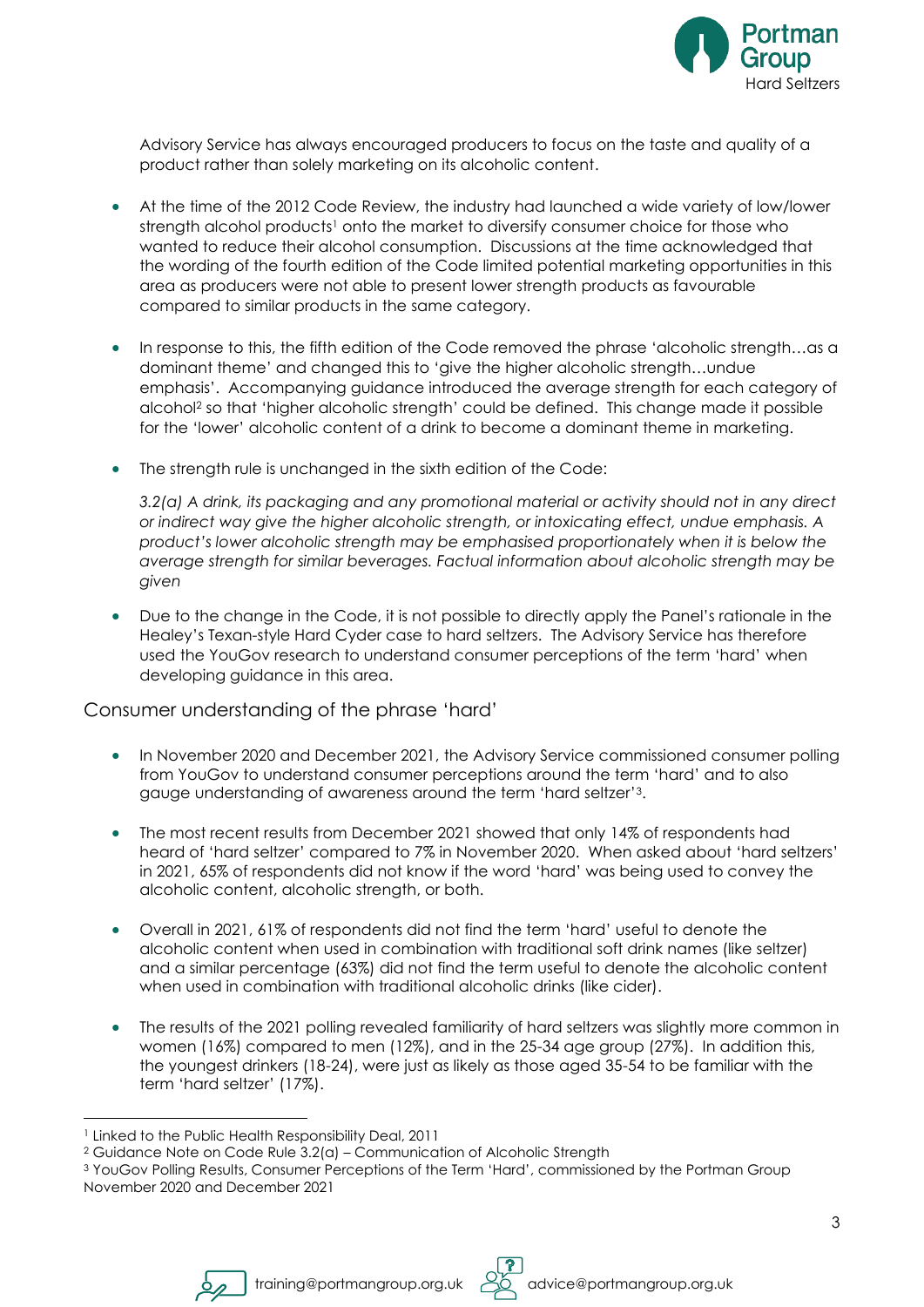

- In summary, there is still low consumer awareness of the term 'hard seltzer' and at present, consumers do not find the term 'hard' a useful signifier of alcoholic content or to convey whether a product has higher alcoholic strength.
- The consumer polling referenced in this section will not bind the Panel in the event that a complaint is received on this topic. The polling at this stage has been used by the Advisory Service to help advise the industry on how to comply with the Code.

Communicating the alcoholic nature with absolute clarity

- Rule 3.1 provides that 'The alcoholic nature of a drink should be communicated on its packaging with absolute clarity'. Please read this section alongside our [Guidance note on](https://1kp8gk3a0fdl3qf9kb2wo9ei-wpengine.netdna-ssl.com/wp-content/uploads/2020/06/Guidance-Note-Rule-3.1-Communicating-Alcoholic-Content.pdf)  Code Rule 3.1 – [Communicating Alcoholic Content.](https://1kp8gk3a0fdl3qf9kb2wo9ei-wpengine.netdna-ssl.com/wp-content/uploads/2020/06/Guidance-Note-Rule-3.1-Communicating-Alcoholic-Content.pdf)
- As consumer awareness of the term 'hard seltzer' is minimal, producers need to ensure that such products communicate their alcoholic nature with absolute clarity as the descriptor itself cannot be relied upon.
- A seltzer is a soft drink and the term 'hard', from a consumer perspective, does not convey that the product is alcoholic.
- To avoid any suggestion of misleading consumers, or consumer confusion, companies are encouraged to adopt the following practice in this area:
	- Include the alcohol by volume (ABV) on the front of the packaging
	- Include references to 'alcohol' or the word 'alcoholic' on the front of the packaging
	- Ensure that positive alcohol cues (ABV, alcohol phrases etc.) are given more prominence than negative alcohol cues (fruit images, fruit descriptors, overly busy design, cartoon illustrations etc.)
- The Panel will always consider the overall impression conveyed by a product. If the cumulative impact of the negative cues outweighs the positive ones, the Panel is likely to find the product in breach of the Code.
- The above does not suggest that fruit images and fruit descriptors cannot be used, but companies are encouraged to balance these alongside clear alcoholic signifiers to avoid consumer confusion.

Application of the strength rule (Rule 3.2(a)) to 'hard'

• Rule 3.2(a) in the Sixth edition of the Code states: 'A drink, its packaging and any promotional material or activity should not in any direct or indirect way give the higher alcoholic strength, or intoxicating effect, undue emphasis. A product's lower alcoholic strength may be emphasised proportionately when it is below the average strength for similar beverages. Factual information about alcoholic strength may be given'. Please read this section alongside our [Guidance note on Code Rule 3.2\(a\)](https://1kp8gk3a0fdl3qf9kb2wo9ei-wpengine.netdna-ssl.com/wp-content/uploads/2020/06/Guidance-Note-3.2a-Communication-of-Alcoholic-Strength.pdf) – Communication of Alcoholic [Strength.](https://1kp8gk3a0fdl3qf9kb2wo9ei-wpengine.netdna-ssl.com/wp-content/uploads/2020/06/Guidance-Note-3.2a-Communication-of-Alcoholic-Strength.pdf)



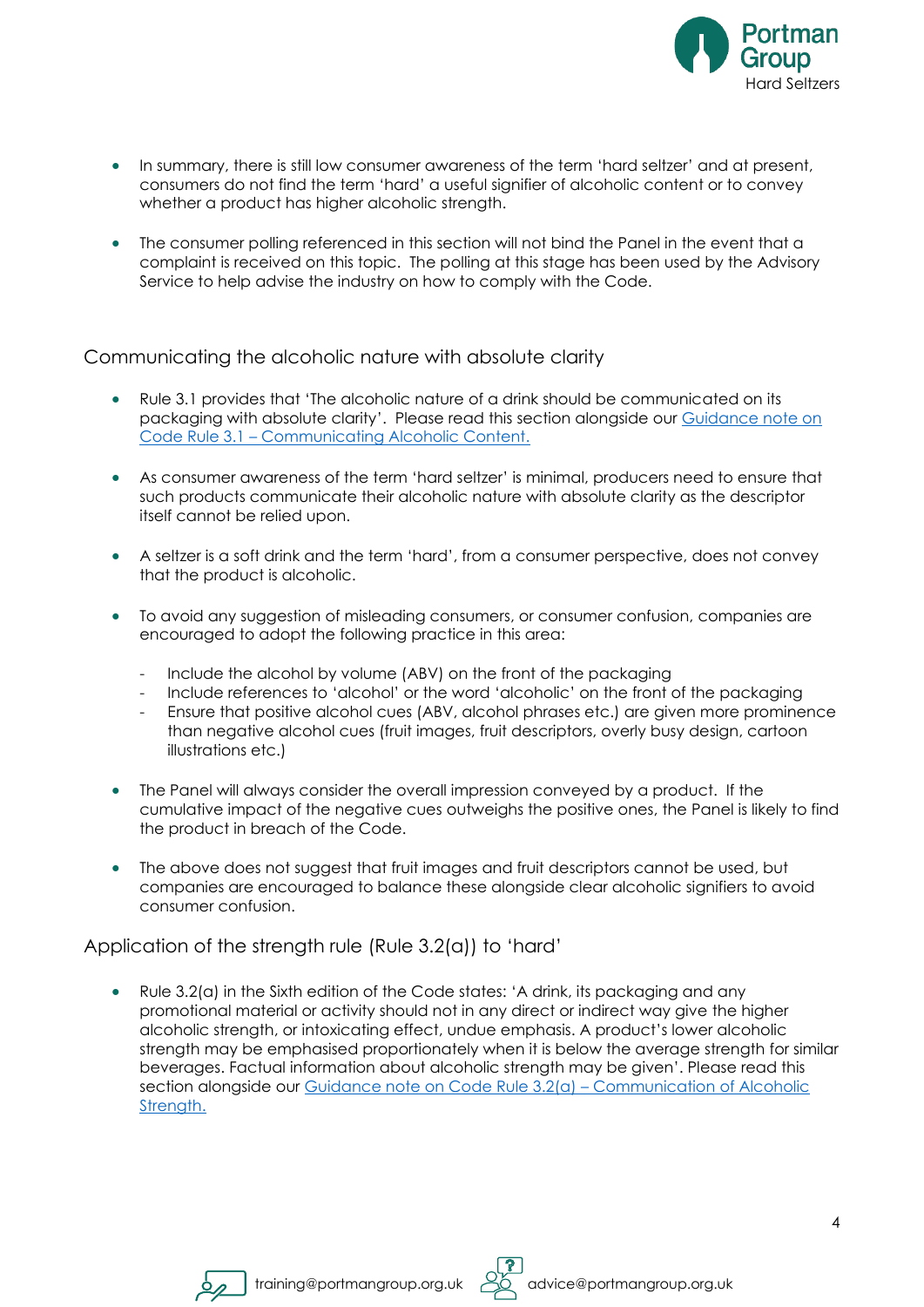

- The category average strength for RTD's is 4.6% ABV4. RTD's below this strength are considered 'lower' than the category average and this lower strength can be emphasised proportionality on the product packaging depending on the difference in strength (i.e. the greater the difference between the product and the category average the more emphasis/virtue that can be placed on the lower strength).
- When applying the rule to 'hard seltzers' we may to some extent draw a distinction between those that are considered 'higher strength' products under the rule and those that are considered 'lower strength'.
	- a) Higher strength hard seltzers (above 4.6% ABV)
		- A hard seltzer with an ABV above 4.6% ABV will not necessarily be problematic under Code Rule 3.2(a) despite the incorporation of the word 'hard'. The Advisory Service is mindful that YouGov polling in this area showed that consumers do not necessarily associate the term 'hard' with placing undue emphasis on the higher alcoholic strength of a product.
		- When considering hard seltzers under this rule, the Panel is likely to consider how strong the hard seltzer is when compared to the RTD category average strength. For instance, if the hard seltzer is marginally stronger than the category average, then it is unlikely that the descriptor 'hard' will be problematic in and of itself. Compliance will therefore be dependent on the overall impression conveyed by the packaging.
		- The Advisory Service often advises that some elements, when considered in isolation, may be acceptable under the Code but when combined with other elements may change the overall message that is being conveyed and lead to a breach of the Code.
		- While consumers may not associate the term 'hard' with placing undue emphasis on strength, this could change depending on the overall impression conveyed by the product. For instance, if a hard seltzer placed the ABV in thick red font on sombre packaging and included phrases that directly linked the product to strength (i.e. extra strong) then the cumulative effect of these elements could lead the product to be problematic under Code Rule 3.2(a).
		- The Advisory Service would recommend that producers are mindful that the incorporation of the word 'hard' means that care needs to be taken when incorporating other elements that could link to strength. Producers will need to think carefully about brand names as, when combined with the descriptor 'hard', they may place undue emphasis on the strength of the product. For instance, 'Pack a punch', 'Juggernaut' and 'Turbo' would all be names that, when considered in combination with 'hard', could place undue emphasis on the higher strength of the product, even if said product was minimally over the category average strength.
		- The Advisory Service would recommend that RTD's which are significantly higher than the category average, should not label themselves as 'hard' as it is likely that the descriptor 'hard' and the higher ABV would have the cumulative effect of placing undue emphasis on the higher strength of the product. Please be mindful that if the word 'hard' is removed from the product, and leaves the descriptor 'seltzer', this could be confusing for consumers who may associate the word with a soft drink.



<sup>4</sup> Information supplied by Public Health England, 2020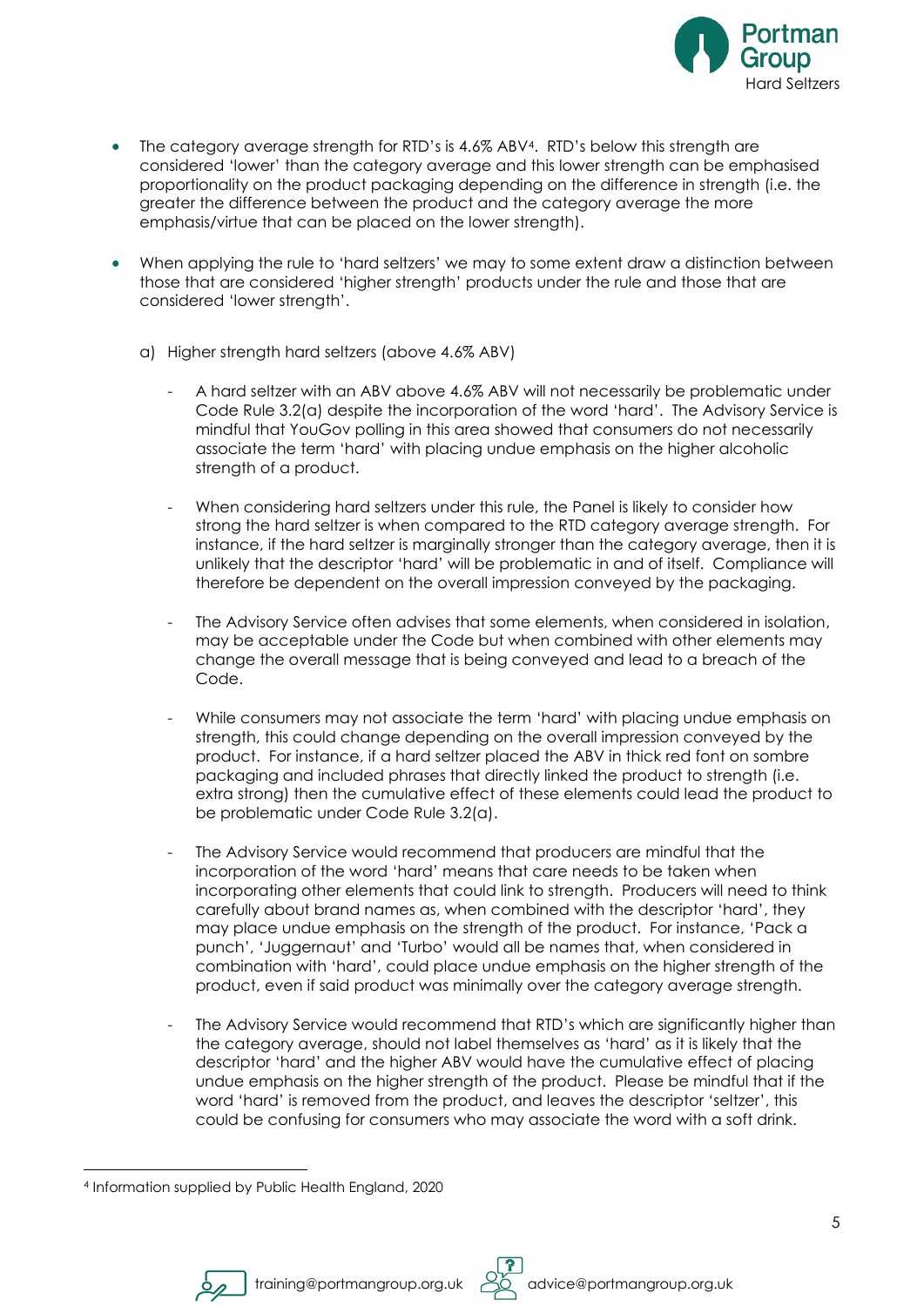

- b) Lower strength hard seltzers (4.6% ABV and below)
	- While it is unlikely that a lower strength hard seltzer would place undue emphasis on strength, the Code rule could still apply if the product was solely marketed on the intoxicating effect of the product (i.e. a hard seltzer is preferable compared to a soft seltzer solely because it has alcohol in it).
- As always, complaints will be considered on a case-by-case basis.

## Therapeutic qualities

- Rule 3.2(j) provides that 'A drink, its packaging and any promotional material or activity should not in any direct or indirect way suggest that the product has therapeutic qualities, can enhance mental or physical capabilities, or change mood or behaviour'. Please read this section alongside our [Guidance note on Code Rule 3.2\(j\)](https://1kp8gk3a0fdl3qf9kb2wo9ei-wpengine.netdna-ssl.com/wp-content/uploads/2020/06/Rule-3.2j-Therapeutic-qualities-enhancing-mental-and-or-physical-capabilities-and-change-in-mood-or-behaviour.pdf) – Therapeutic qualities or [change in mood or behaviour.](https://1kp8gk3a0fdl3qf9kb2wo9ei-wpengine.netdna-ssl.com/wp-content/uploads/2020/06/Rule-3.2j-Therapeutic-qualities-enhancing-mental-and-or-physical-capabilities-and-change-in-mood-or-behaviour.pdf)
- It is a company's responsibility to ensure that any drinks packaging or promotional activity it undertakes complies with applicable laws and regulations.
- As set out in the retained EU Nutrition and Health Claims Regulations 2006, health claims are not permissible for alcoholic drinks containing more than 1.2% ABV<sup>5</sup>. Nutrition claims are acceptable only if referring to low alcohol levels, the reduction of the alcohol content, or the reduction of energy content.
- A seltzer can be defined as mineral water with bubbles<sup>6</sup>. Some consumers may link the name to the pain-relief brand 'Alka-Seltzer'. However, it is the opinion of the Advisory Service that the phrase 'seltzer' has its own definition as a drink and, when considered in isolation, does not have a direct association with therapeutic qualities.
- Hard seltzers have been developed as part of a new sub-category of low-calorie drinks with the aim of appealing to younger and more health-conscious (alcohol) consumers. Producers need to be mindful that such products cannot suggest that they have therapeutic qualities, and the Advisory Service would urge caution when considering accompanying marketing materials in this area.
- Products should not make any health or wellness claims such as suggesting that hard seltzers are for those who are health-conscious and on a diet. There should also be no suggestions that the product will invigorate, refresh, or enhance the consumer's physical and/or mental wellbeing.
- Hard seltzers which incorporate fruit imagery on packaging will not be deemed to be making a health claim by advertising the flavour of the product. For instance, a blueberry flavoured hard seltzer could include images of blueberries on the packaging. However, a health claim would be made if the product then stated that it had 'antioxidant effects' and is likely to be problematic under the Code.





<sup>5</sup> Article 4(3) of retained EU Regulation No. 1924/2006 prohibits health claims on or about drinks containing more than 1.2% abv and all nutrition claims other than 'reduced alcohol', 'low alcohol', and 'reduced energy (calorie) claims'

<sup>6</sup> Cambridge English Dictionary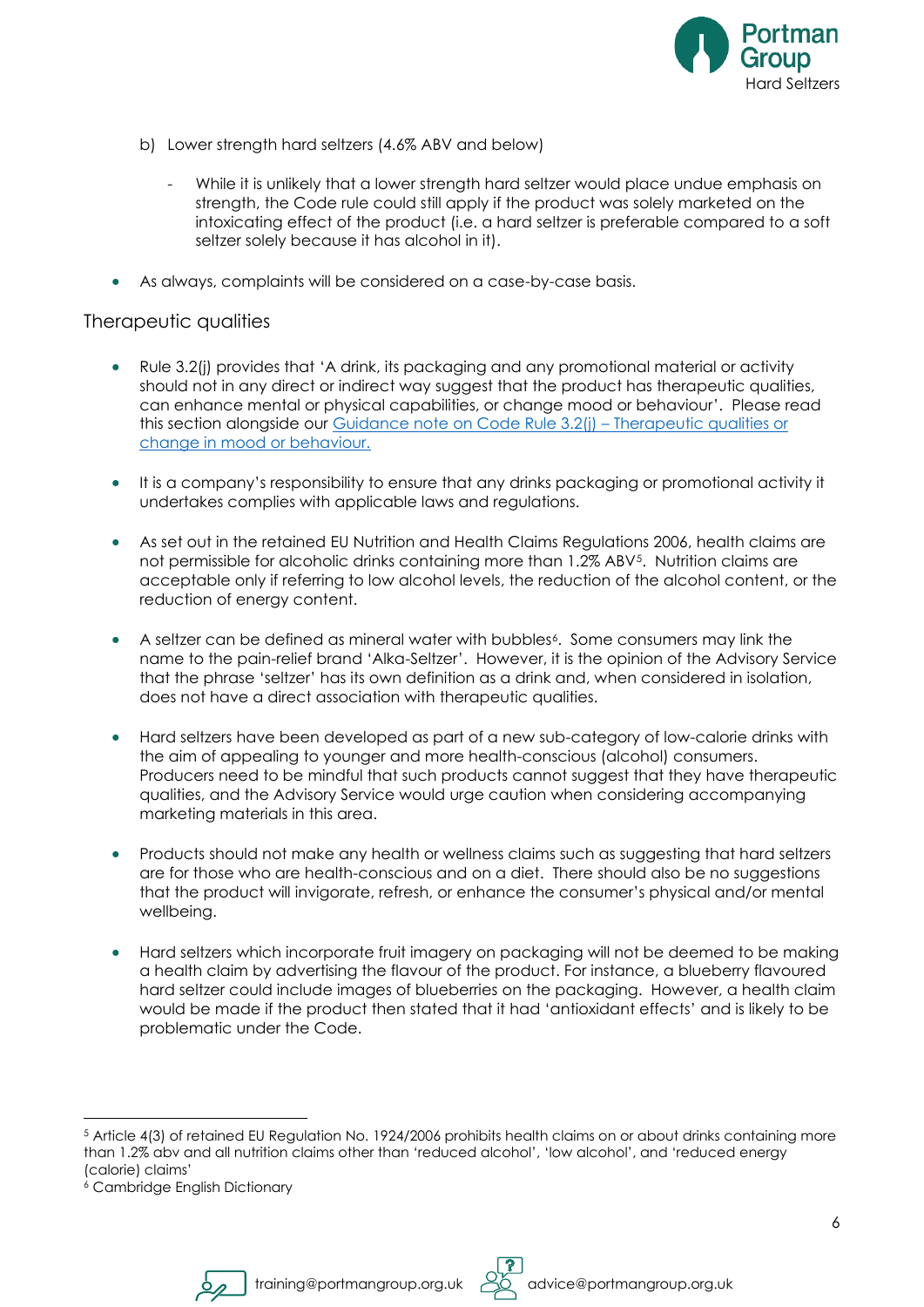

- While the Portman Group does not have a case precedent relating to hard seltzers, the subcategory has featured with the Advertising Standards Authority (ASA). We have detailed these cases below to demonstrate examples of where a producer has encountered issues under the similarly worded Committee of Advertising Practice (CAP) Code.
- 1. The ASA received a complaint about a paid-for post on Instagram from BrewDog, for an alcoholic hard seltzer drink, which included an image of a can of Clean & Press Hard Seltzer and the text "DUE TO ADVERTISING REGULATIONS WE CANNOT CLAIM THIS DRINK IS HEALTHY". Text below the image stated "Even though Clean & Press is only 90 calories per can, with no carbs or sugar and a little bit of alcohol, this is not a health drink. If you are looking for a health drink, do not drink Clean & Press." The ASA challenged the ad on three points;
	- whether the claim only 90 calories per can" and "no carbs or sugar" were nutrition claims that were not permitted for alcoholic drinks;
	- whether the ad and accompanying text implied general health claims which were not permitted for alcohol drinks;
	- and whether the phrase a 'little bit of alcohol' implied a lower alcohol claim which was not permitted as the drink had a 5% ABV

On this first point the ASA considered that "no carbs or sugar" was a nutritional claim and was not permitted to be made in relation to alcohol. Similarly, on the second point the ASA concluded that the ad, while tongue in cheek, implied that the drink was in fact healthy and thus the ad was making a non-permitted health claim about the product. On the third point, the ASA judged that a 'little bit of alcohol' was likely to be understood by consumers as a low alcohol claim that was not permitted for alcohol drinks with more than 1.2% ABV. Accordingly, the ad was upheld on all three points.

2. The ASA also received a complaint about two posts appearing on DRTY DRINKS's Instagram account, for a hard seltzer alcoholic drink. The first ad included a close-up image of someone's hands as they played on a fruit machine. In their left hand they held a can of the drink. Text next to the image stated "'4 cans of DRTY and a scotch egg please'". Below that text included "#spikedseltzer […] #nosugardiet #keto #ketodiet #carbfree […] #zerosugar #nocarbs #lowcalorie".

The second, posted on 14 January 2021, included an image of several cans of the drink in a cooler, with someone reaching to take one, alongside the text "Everyone: There's a pandemic happening and it's 7altic [sic] outside, should probably stay in. Me: Solo DRTY's in the garden? Don't mind if I do." Below that further text included "#spikedseltzer".

The ASA challenged the ad on two points including whether #lowcalorie", "#nosugardiet", "#zerosugar", "#keto", "#ketodiet", "#carbfree, and "#nocarbs" in an ad were nutrition or health claims that were not permitted for alcoholic drinks. The ASA considered that consumers were likely to understand "#lowcalorie", "#nosugardiet", "#zerosugar", "#keto", "#ketodiet", "#carbfree, and "#nocarbs" as nutritional claims which were not permitted for alcoholic drinks, and they concluded that the ads had breached the CAP Code.

- Health and nutrition claims are subject to legal restrictions, in addition to Code Rule 3.2j. We strongly recommend seeking guidance from a legal advisor or trading standards service before making any health or nutrition claims. This might include claims about reduced calories, sugar content or allergens.
- In addition to the above, the Advisory Service, would also urge caution to producers to take care around implied claims, as well as direct ones. Any direct or indirect claim that is likely to be understood as a health or nutritional claim is likely to be understood as a therapeutic property of the drink, which is unlikely to be acceptable under the Code. Even where claims



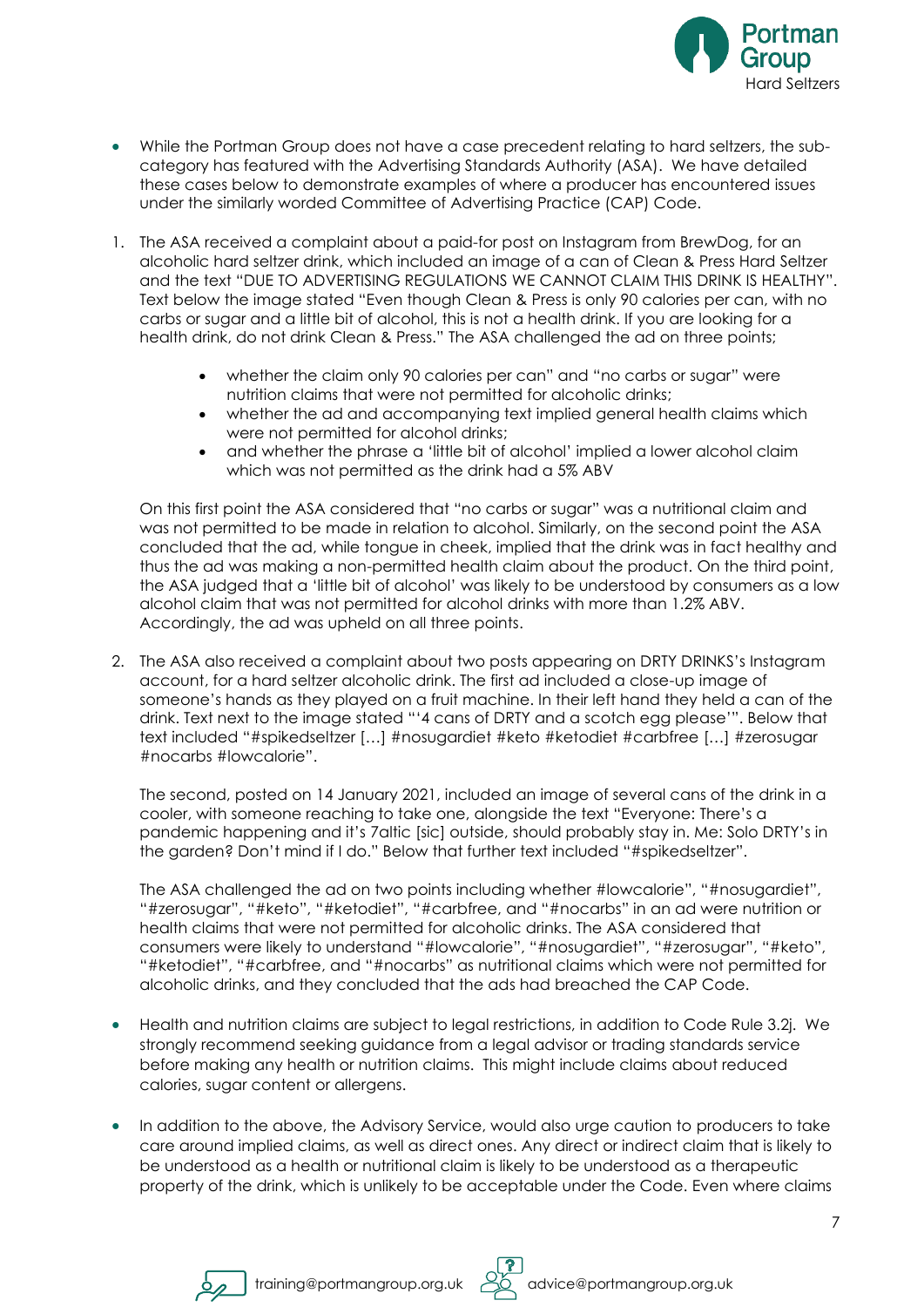

may be acceptable, such as the energy value of the drink, we urge caution about using phrases such as 'only XX calories'. This is because it is likely to be understood as a claim that a drink has a particular beneficial nutritional property of being low in calories, which is unlikely to be acceptable under Code rule 3.2(j).

•

## Bravado and aggressive behaviour

- Rule 3.2(b) states that 'A drink, its packaging and any promotional material or activity should not in any direct or indirect way suggest any association with bravado, or with violent, aggressive, dangerous, anti-social and illegal behaviour. Please read this section alongside our Guidance note on Code Rule 3.2(b) – [Bravado, violent, aggressive, dangerous, anti](https://1kp8gk3a0fdl3qf9kb2wo9ei-wpengine.netdna-ssl.com/wp-content/uploads/2020/06/Guidance-Note-Rule-3.2b-Bravado-violent-aggessive-dangerous-anti-social-and-illegal-behaviour.pdf)[social and illegal behaviour.](https://1kp8gk3a0fdl3qf9kb2wo9ei-wpengine.netdna-ssl.com/wp-content/uploads/2020/06/Guidance-Note-Rule-3.2b-Bravado-violent-aggessive-dangerous-anti-social-and-illegal-behaviour.pdf)
- As part of the Healey's Texan-style Hard Cyder case in 2012, the Panel debated whether the term 'hard' could create an association with a person who was violent and aggressive but determined that this term was not universally recognised.
- Producers need to be mindful that certain language and imagery could create a link with bravado. The Advisory Service would advise against any potential suggestion that a consumer needs to be 'hard' to consume the product or that consuming the product would invoke such a quality.

While the Advisory Service has focused on particular rules in this guidance document the product will be assessed against the Code in its entirety. For more detailed advice please contact the Advisory Service (advice@portmangroup.org.uk).